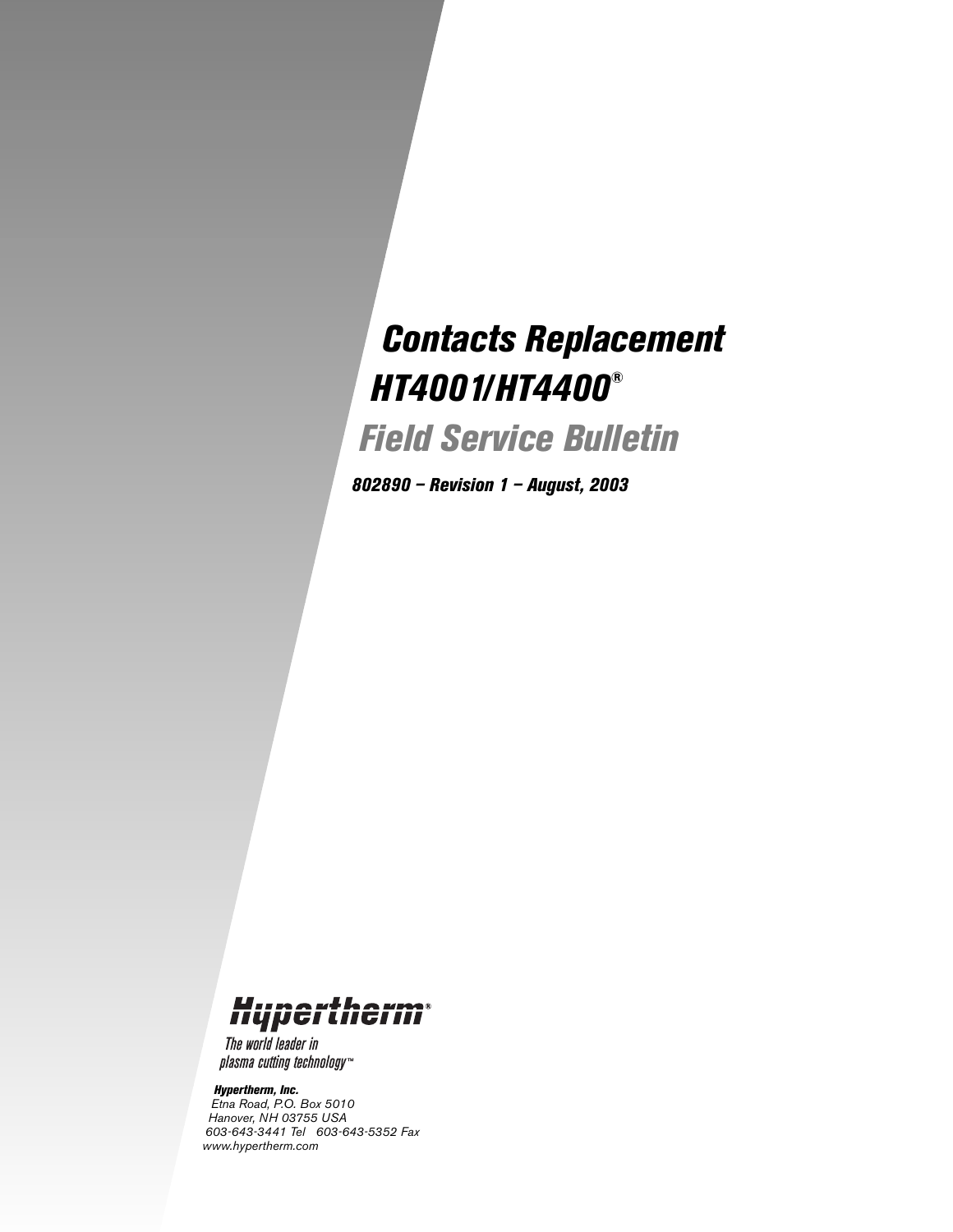

## **Introduction**

#### **Purpose**

This field service bulletin will enable a qualified electronics technician to replace worn contacts on the power supply's main contactor. The three contacts of the power supply will wear after approximately 150,000 to 200,000 plasma start operations. The result of this wearing can cause one or all of the choppers to fail. As a preventative measure, these contacts should be inspected every 2 months and replaced after 150,000 starts or after 1250 arcon hours.

The contact replacement procedure takes approximately 1/2 hour to complete.

### **129972 Kit Contents (240/380/400/415/480/575/600V Power supplies)**

| <b>Part Number</b>                                        | <b>Description</b>                        | Qtv        |  |
|-----------------------------------------------------------|-------------------------------------------|------------|--|
| 003219                                                    | Replacement contacts for 003217 contactor | 1 Box of 3 |  |
| $100070$ $1/2$ $0.444$ $1/2$ $(000/000)$ $0.400$ $(0.40)$ |                                           |            |  |

#### **129973 Kit Contents (200/220 Power supplies)**

| <b>Part Number</b> | <b>Description</b>                        | Qtv        |
|--------------------|-------------------------------------------|------------|
| 003220             | Replacement contacts for 003218 contactor | 1 Box of 3 |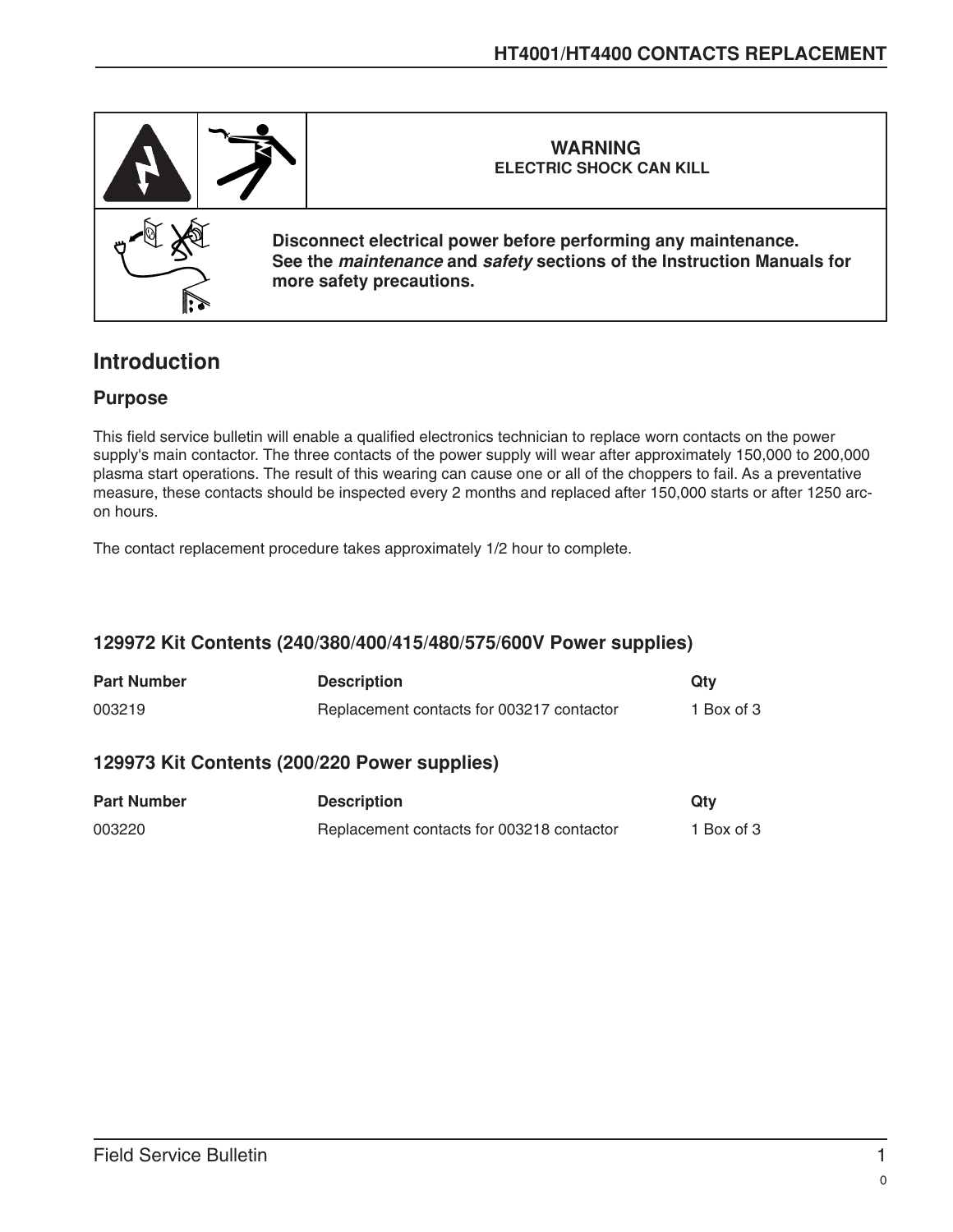

### **WARNING**



**SHOCK HAZARD: Always turn off power and wait 5 minutes before removing any cover on the power supply system. If power unit is directly connected to a line disconnect box, place line disconnect switch to OFF position. Lock out and tag out switch before proceeding!** 

## **REMOVING THE REAR PANEL**

To replace contactor contacts, first remove the rear panel(s) of the power supply and locate the contactor.







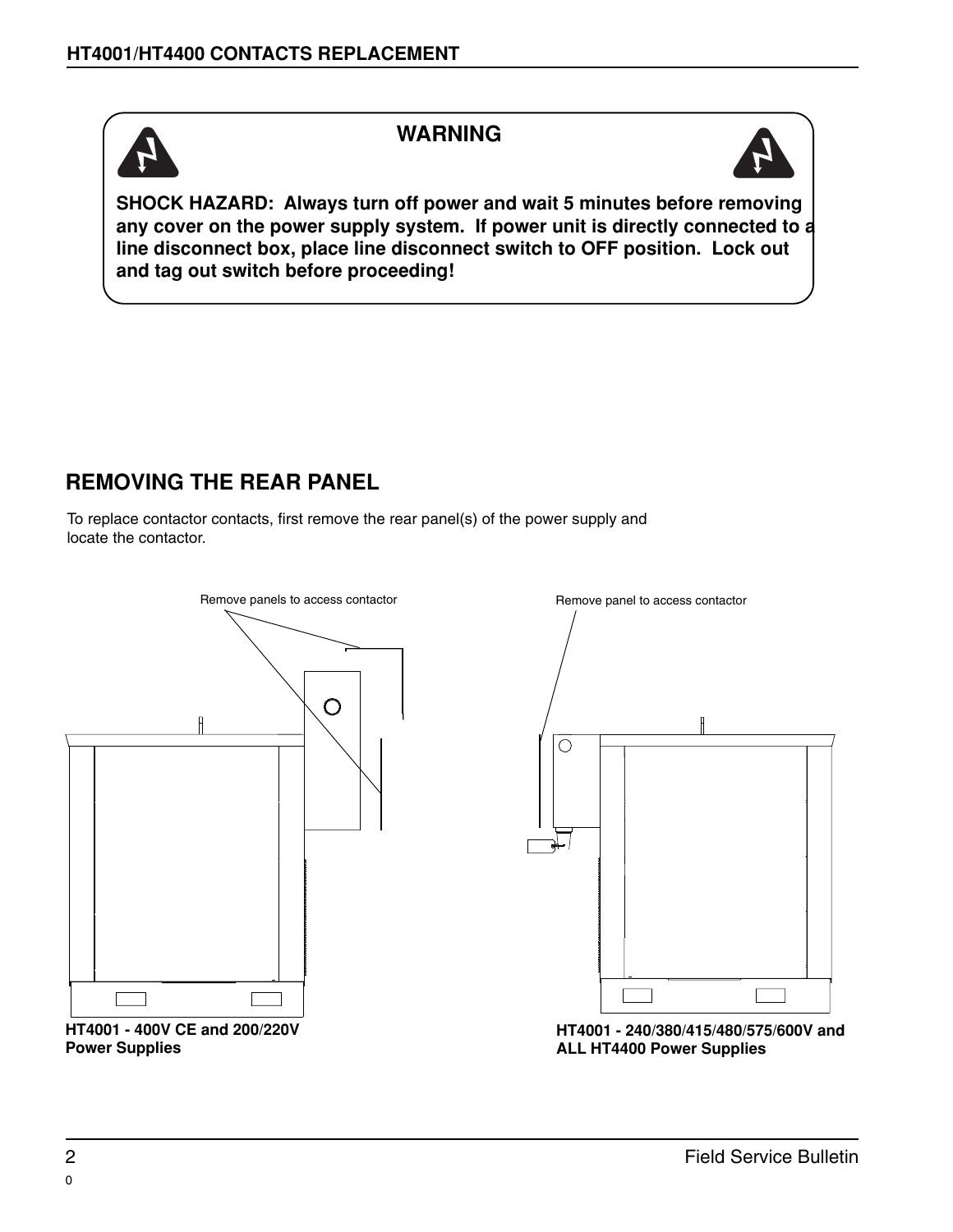1

## **REPLACING THE CONTACTOR CONTACTS**

- 1. Remove 2 allen head bolts from contactor cover as shown below and remove cover.
- 2. Inspect contacts.



- 3. Using an Allen wrench, remove lower contacts.
- 4. Remove the upper contacts.
	- 4a. Pull on upper contact until hole is revealed. 4b. Place a 3/32 allen wrench in hole.
	- Remove and replace upper contacts.
- 5. Replace the lower contacts.
- 6. Install the contactor cover.
- 7. Install the power supply panel(s).